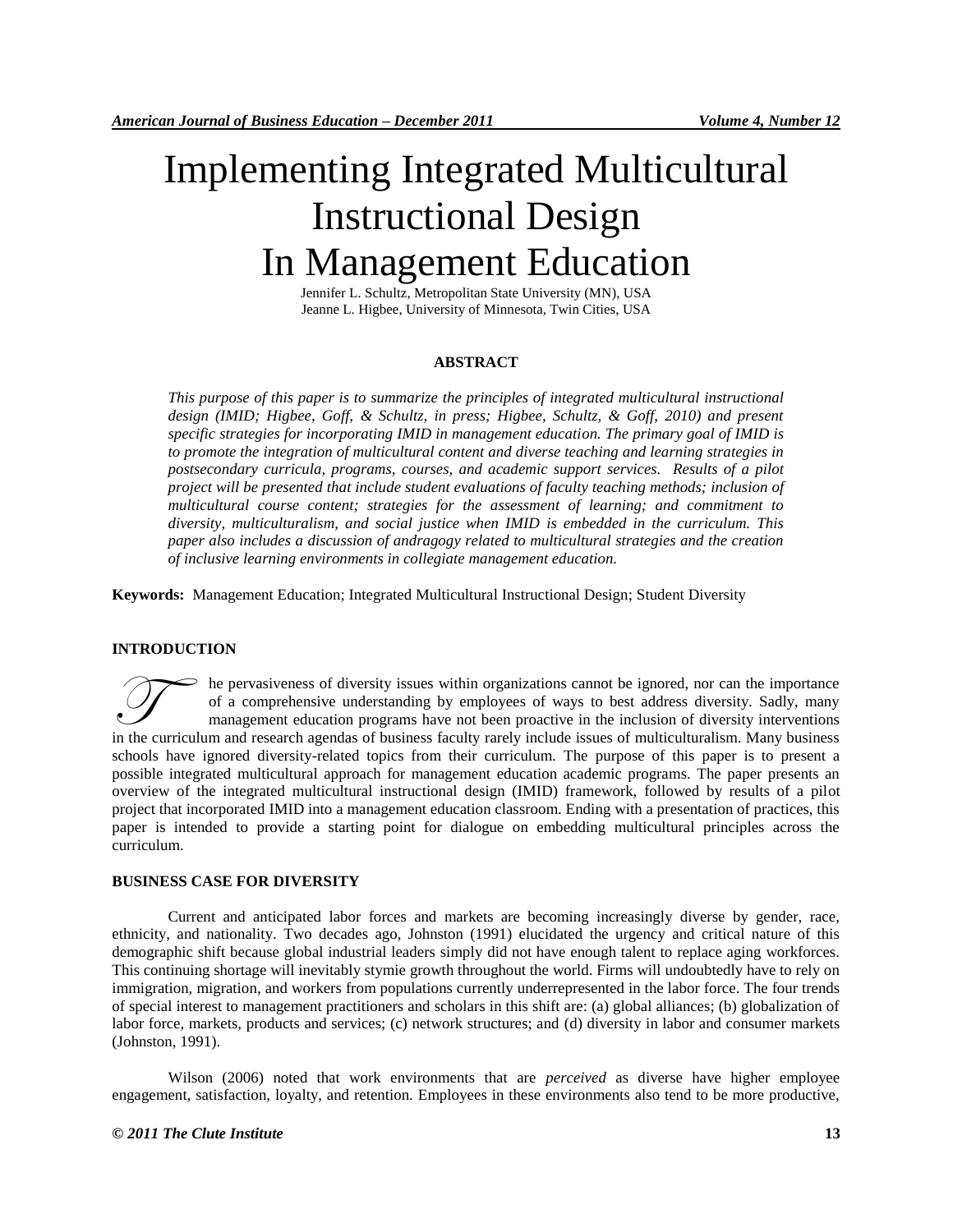profitable, safer, and have stronger customer relationships, in contrast to less engaged employees who cost companies in productivity losses, worker's compensation claims, and wasted time (Wilson, 2006). In addition to higher levels of employee engagement, research has established a link between successful diversity interventions and corporate profitability, as well as negative impacts of unsuccessful initiatives. Success metrics include diverse leadership, the ability to be more innovative, higher morale, ability to attract better talent, increased access to new markets, better business partners, and the capacity to merge more easily with other organizations (Kuczynski, 1999).

Cox and Blake (1991) identified the organization benefits for managing cultural diversity in terms of competitive advantage through the relationship to cost, resource acquisition, marketing, creativity, problem solving, and system flexibility. Jackson, Joshi, and Erhardt (2003) concluded that only through active diversity management will organizations be able to fully realize the potential of their diverse workforces, yet noted the shortcomings in understanding *how* to create diversity-related change. The issue of diversity is complex, and precariously balances individual, social, familial, and other personal and societal issues that are difficult if not impossible to alter.

Diversity, by definition, recognizes differences in social identities. However, it is not limited to the social constructs of race and ethnicity alone. Loden (1996) included race and ethnicity as primary diversity dimensions along with age, gender, mental-physical abilities and characteristics, and sexual orientation. These are categorized as *core* dimensions to understanding diversity due to their influence on early socialization and development, as well as their impact over the lifespan. Significant secondary dimensions include communication style, education, family status, first language, geographic location, income, military experience, organizational role and level, work experience, and work style. These aspects are viewed as less important dimensions because they are not always visible, nor are they results of pure socially-constructed dynamics (Loden, 1996).

## **INTEGRATED MULTICULTURAL INSTRUCTIONAL DESIGN MODEL**

IMID is a third-generation model that builds on previous models and research related to multiculturalism (Bruch, Higbee, Jehangir, & Siaka, 2004; Bruch, Higbee, & Siaka, 2007; Bruch, Jehangir, Lundell, Higbee, & Miksch, 2005; Ghere, Kampsen, Duranczyk, & Christensen, 2007; Higbee, Bruch, & Siaka, 2008; Higbee, Miksch, Jehangir, Lundell, Bruch, & Jiang, 2004; Higbee & Siaka, 2005; Higbee, Siaka, & Bruch, 2007a, 2007b; Miksch et al., 2003). Previous research found that educators still require diversity-related professional development opportunities despite personal commitments to multicultural education; moreover students also thought that wellintentioned faculty still needed more education in responding to cultural differences (Higbee, Schultz, & Goff, 2010; Higbee, Siaka, & Bruch, 2007a). IMID provides faculty with tools to better meet today's postsecondary multicultural pedagogical needs.

The primary goal of IMID is to promote the integration of multicultural content and diverse teaching and learning strategies in postsecondary curricula, programs, courses, and academic support services. The threedimensional representation of IMID is in the form of a pyramid. At its foundation is a collaborative community of postsecondary administrators, faculty, staff, and students who demonstrate their commitment to diversity and multiculturalism through their actions as well as their words and work to ensure that all students feel welcome and supported. From the perspectives of first the learner and then the educator, the four sides of the IMID pyramid represent (a) "how we learn / how we teach", (b) "what we learn / what we teach", (c) "how we access academic support services / how we support learning", and (d) "how we demonstrate what we have learned / how we assess learning." At its apex the four sides of the IMID pyramid come together to achieve self-actualization (Maslow, 1968) for all members of the educational community. The following paragraphs present guiding principles for each of the four sides of the pyramid. It is understood that each side impacts the others.

IMID guiding principles related to how we teach include:

- 1. Promote understanding of how knowledge and personal experiences are shaped by the contexts (e.g., cultural, social, political, economic, historical) in which we live and work.
- 2. Work collaboratively to construct knowledge.
- 3. Understand that learning is a complex process that involves many layers of reflection.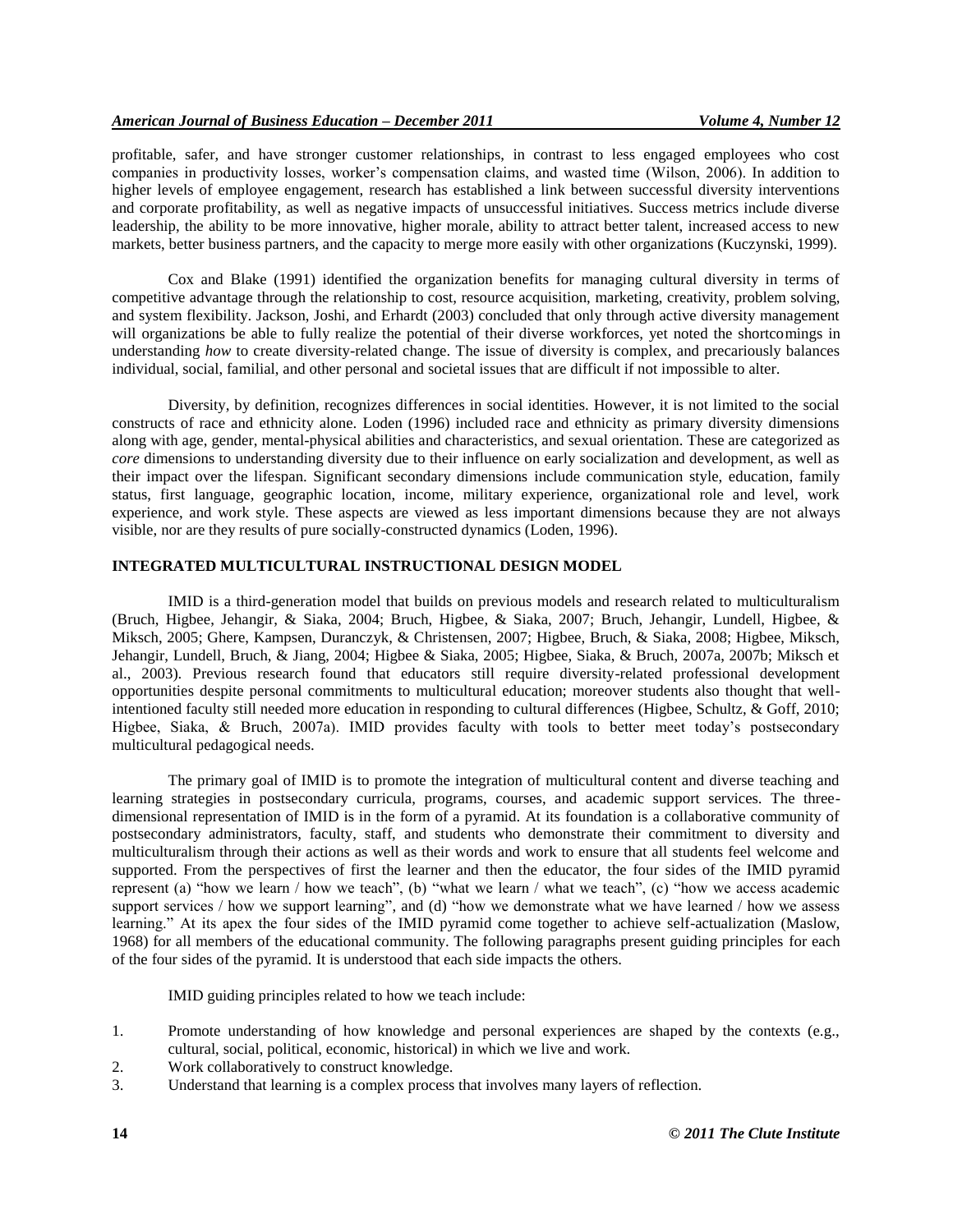- 4. Identify what skills must be developed in order to achieve mastery without excluding students on the basis of nonessential skills.
- 5. Integrate skill development (e.g., critical thinking, problem solving, written and oral communication) with the acquisition of content knowledge (Higbee, Lundell, & Arendale, 2005).
- 6. Establish and communicate clear expectations in terms of (a) learning objectives, (b) engagement in the teaching and learning process, and (c) evaluation measures for teaching and learning.
- 7. Use teaching methods that consider diverse learning styles, abilities, ways of knowing, and previous experience and background knowledge.

IMID guidelines for content—what we teach—include:

- 1. Determine what content mastery is essential for each class and for the program or curriculum as a whole.
- 2. Establish course objectives that reflect essential course components and do not exclude students on the basis of gaps in prior knowledge.
- 3. Meet or exceed professional standards for excellence in content mastery within an environment of inclusion.
- 4. Integrate multicultural perspectives within course content.
- 5. Relate content to historical trends, current events, and future directions.
- 6. Consider global perspectives.

IMID guidelines for academic support can refer to specific course-related supports as well as various institutional student support services (e.g., learning centers, tutoring programs) and include:

- 1. Maintain the delicate balance between challenge and support (Sanford, 1967).
- 2. Support growth in skill development as well as content knowledge acquisition.
- 3. Address both cognitive and affective aspects of learning.

IMID guiding principles for assessment—the fourth side of the pyramid—include:

- 1. Develop multiple ways for students to demonstrate knowledge.
- 2. Encourage students to use creative and critical thinking and problem-solving skills in the process of demonstrating knowledge.
- 3. Establish a clear link between course or program objectives and the content knowledge and skill acquisition being assessed.
- 4. Ensure the absence of bias in the assessment of student learning.
- 5. Use both formative and summative assessment measures.
- 6. Impose time limits only when relevant to the task or needed as scaffolding for future assessments (e.g., providing timed tests in an accounting course as preparation for the Certified Public Accountant [CPA] examination).

The following paragraphs discuss implementation of these guiding principles in a human resource development course.

# **PILOT IMPLEMENTATION IN A HUMAN RESOURCE DEVELOPMENT COURSE**

This pilot implementation was part of the "Promoting Inclusion and Retention through Integrated Multicultural Instructional Design (PIRIMID)" project sponsored by the Office for Equity and Diversity at a large public institution in the Midwest. The project spanned the 2008-2009 academic year. The course used as a case study for the purpose of this paper was HRD 5627: Management and Supervisory Development, which is described in the academic catalogue as "Problems, practices, programs, and methodologies relating to the training and development of managers and supervisors, including needed competencies, needs assessment, delivery modes, and evaluation." The course objectives were as follow:

Students will have clear, concise understandings of human relations and organizational behavior concepts.

## *© 2011 The Clute Institute* **15**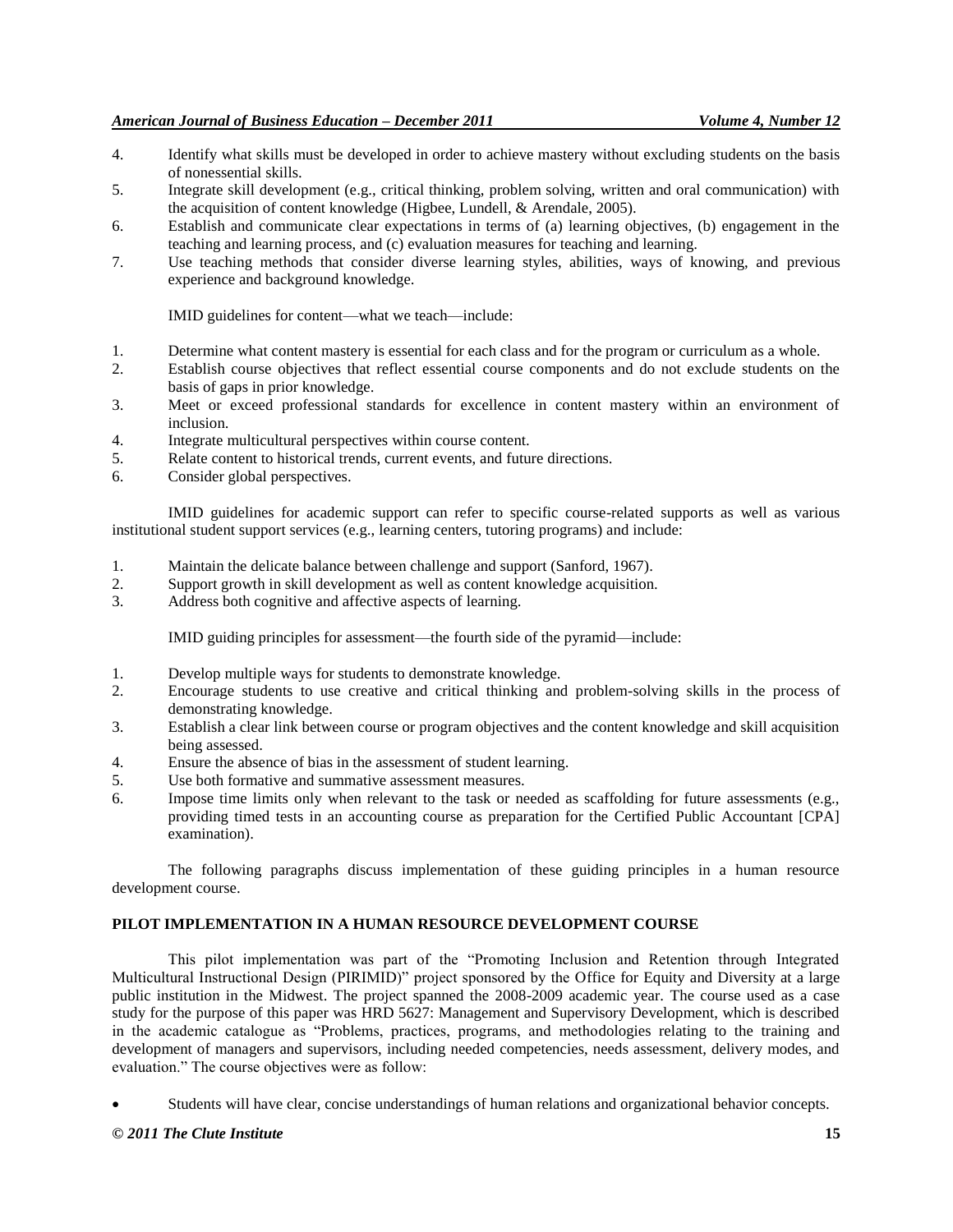- Students will be able to apply human relations and organization behavior concepts for critical thinking in the workplace, using work applications, case studies, and managerial scenarios.
- Students will develop human relations and organization behavior skills through self-assessment, group skill building, role-plays, and behavior modeling.

The course was an elective graduation requirement for students majoring in Business and Marketing Education (BME) and Human Resource Development (HRD).

#### **How We Teach**

A variety of teaching techniques and methods were piloted that focused on the IMID principles. Personal experiences were brought into the classroom through use of student profile sheets and a "Life Course". The Life Course assignment required students to visually represent their personal, educational, and work experiences over time and then share in pairs or triads with classmates, information that was relevant to their development as a manager. The objectives of this exercise included self-awareness regarding their personal development and disposition for management, as well as a mechanism to engage peers in this reflection of experiences. To support collaborative learning, students were required to use name tents, so that the instructor and classmates could quickly learn all names. By the end of the first night of class, the instructor could identify each of the students by name and knew some specific information about their work and academic experiences. The instructor self-disclosed work and academic experiences to model sharing that supported the scaffolding of personal experiences in learning. All of these initiatives were aimed at helping students feel welcomed and supported.

Higher level cognitive skills were developed in small groups through a variety of case studies in management development; these required students to develop deep, rich, creative thinking that demonstrated systems thinking. The midterm and final exams also included case scenarios and the application of course materials to personal experiences. For example, students were asked to explain a time when their personality traits worked to their advantage and disadvantage at work or school. To demonstrate a responsiveness to students, the instructor completed a midterm evaluation and as a result of student comments made changes to the course. Changes included adding an extra credit assignment, providing additional quiz time through the online class site, reducing the number of essay questions on quizzes, eliminating true-false quiz questions (these were too confusing for were English language learners), and stronger management of classroom discussion.

#### **What We Teach**

This course easily incorporated course content around current events, globalization issues, and "real world" management experiences. The instructor deliberately identified current "hot topics" for discussion in small groups and as part of content delivery. Social identity was an ever present class discussion topic. The class also explored issues of gender, race, and cross-cultural dynamics that impact the workplace. The diversity in backgrounds of students in the class regularly brought international issues into discussions. The instructor worked to encourage and support unique perspectives, making sure that students were heard and respected.

#### **How We Support Learning**

Sanford (1967) suggested that faculty should actively strive for a balance between challenge and support. Learning was supported in the classroom with several organizational mechanisms. At the beginning of class, students were provided with an agenda that recapped the prior class, detailed the content and activities for the current class and provided a forecast of expectations and assignments to be covered during the upcoming week. This communication both established expectations and allowed students to plan and situate their learning amidst other life demands. Learning was also supported with the course website that held the student materials for each class, including handouts, agendas, announcements, and quiz details. Lastly, as mentioned above, student input was solicited via a midterm evaluation where the results were then used to adjust teaching and further support student learning.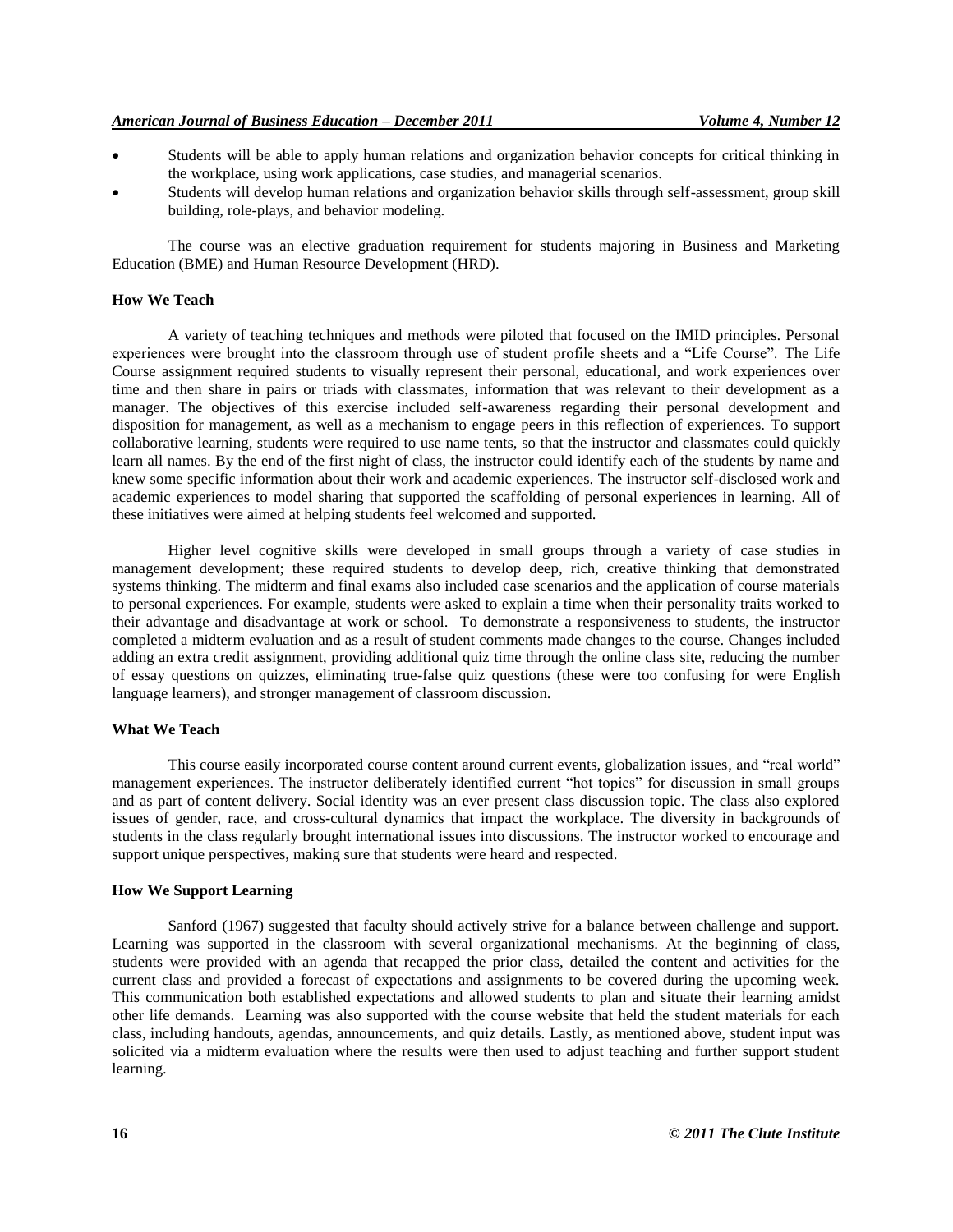#### **How We Assess Learning**

The evaluation of student learning in this course strategically included multiple assessments throughout the term that catered to a variety of learners. Final grades were a compilation of 12 weekly in-class assignments, three exams, a movie reflection, an executive interview assignment, and an extra-credit activity. No assignment was worth more than 20% of a student's overall grade. The assignments had variety and deliberately did not include class participation. When the instructor graded student work, names were masked to provide unbiased feedback.

In this class, the quiz format was unknowingly created with an inequitable challenge among students. The course included three online quizzes with multiple choice, true-false, short answer, and essay questions. The midterm evaluation revealed that the nuance in language required to correctly answer a true-false question was a test of translation skills, not content. On essay questions, students who functioned primarily in a language other than English found the time limits too confining and the substantial number of essay items overwhelming. Students would translate the question into their first language, respond, and then translate back to English. The exams were more a test of endurance than course material. The second and third exams were adjusted to focus on questions and format that were content related. Students appreciated the instructor responsiveness and that changes were a clear sign of respect for diversity.

#### **METHOD**

The sample for this pilot project was a cross-listed graduate and undergraduate course at an urban Midwestern public university during spring 2009. The course titled HRD 5627: Management and Supervisory Development met one evening per week and enrolled 32 students—10 (31%) graduate students (9 masters and 1 doctoral student) and 22 (69%) undergraduate students. Of the 32 students in the class, 7 (22%) were not born in the United States. The countries represented in the class demographics included Vietnam, India, South Korea, and the Caribbean. There were also several U.S.-born students of color and an even mix of traditional- and nontraditionalaged learners.

Students were recruited in class for participation in this study. The faculty member provided informed consent information verbally and in writing to all students. Participation in the study was voluntary and student responses were anonymous. Student responses to the project course evaluation were entered into an Excel spreadsheet and descriptive data was produced for the PIRIMID pilot project overall (Table 1) and the business case (Table 2) discussed in this manuscript. Students' open-ended short answers were read and reread to gain a deep and rich understanding of the student perceptions related to methods, content, learning, and diversity.

#### **RESULTS**

Of the 32 students enrolled in the class, 30 consented to participate and completed project evaluations (see Appendix). The management case pilot was part of a larger implementation project that involved six faculty members from six different academic disciplines with a total of 116 students participating in the evaluation of the project. Table 1 presents evaluation data for all instructors who completed PIRIMID implementation plans in spring 2009, including the faculty member who taught HRD 5627.

| Table 1: Cumulative PIRIMID Course Evaluation Results Spring 2009 |                      |         |          |                  |  |  |  |  |  |
|-------------------------------------------------------------------|----------------------|---------|----------|------------------|--|--|--|--|--|
| <b>PIRIMID Project Responses for Faculty</b>                      | <b>Commitment to</b> |         |          |                  |  |  |  |  |  |
| <b>Submitting Implementation Plans</b>                            | <b>Methods</b>       | Content | Learning | <b>Diversity</b> |  |  |  |  |  |
| Mean                                                              | 9.14                 | 9.12    | 9.36     | 9.27             |  |  |  |  |  |
| Mode                                                              | 10.00                | 10.00   | 10.00    | 10.00            |  |  |  |  |  |
| Median                                                            | 9.00                 | 10.00   | 10.00    | 10.00            |  |  |  |  |  |
| <b>Standard Deviation</b>                                         | 1.07                 | 1.27    | 0.90     | 1.20             |  |  |  |  |  |
| Range (Minimum)                                                   | 5.00                 | 5.00    | 7.00     | 3.00             |  |  |  |  |  |
| Range (Maximum)                                                   | 10.00                | 10.00   | 10.00    | 10.00            |  |  |  |  |  |
| Number of Responses                                               | 116                  | 116     | 113      | 113              |  |  |  |  |  |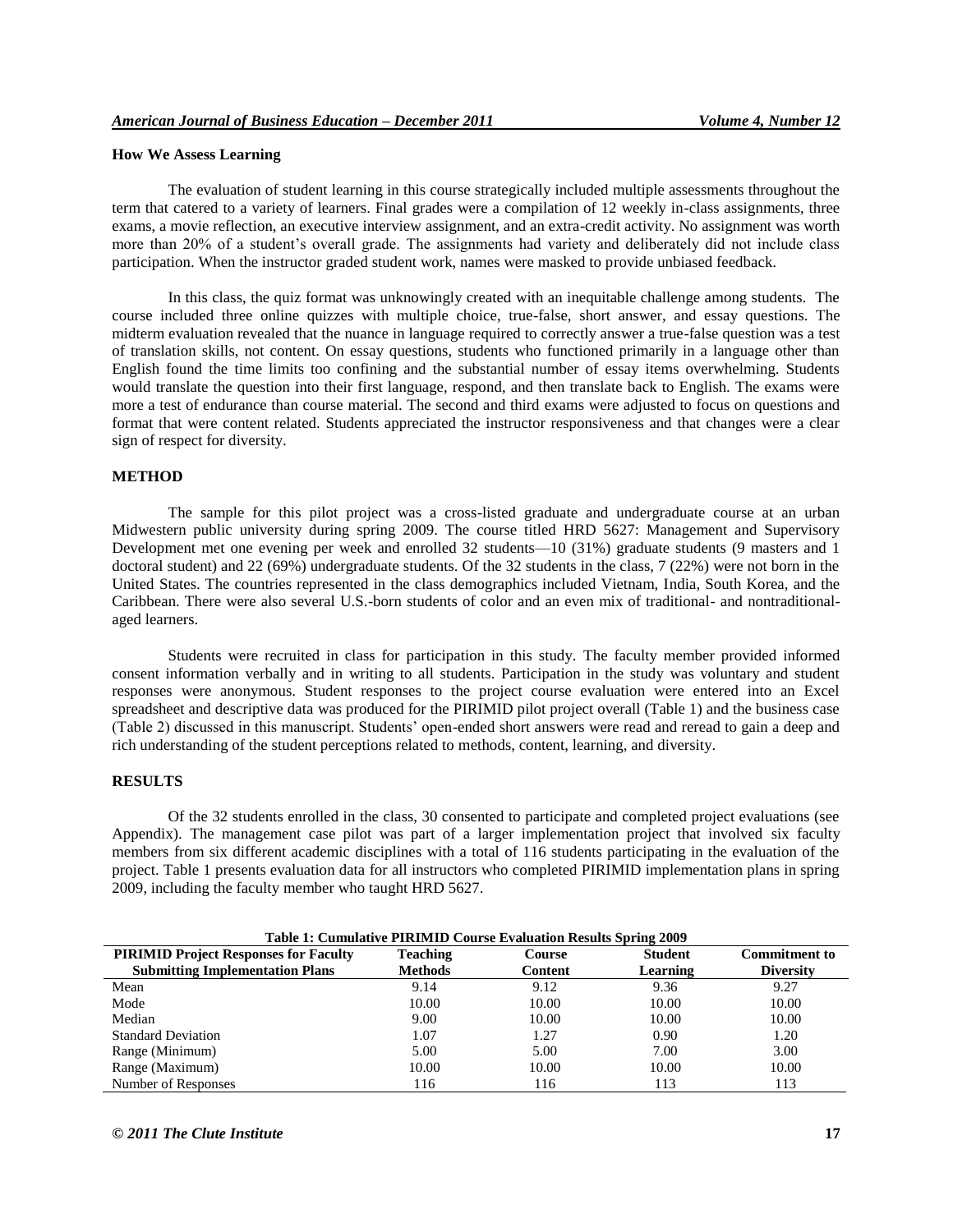| Table 2: HRD 5627: Management and Supervisory Development PIRIMID Course Evaluation Results Spring 2009 |                 |         |                |                      |
|---------------------------------------------------------------------------------------------------------|-----------------|---------|----------------|----------------------|
|                                                                                                         | <b>Teaching</b> | Course  | <b>Student</b> | <b>Commitment to</b> |
|                                                                                                         | <b>Methods</b>  | Content | Learning       | <b>Diversity</b>     |
| Mean                                                                                                    | 9.07            | 8.80    | 9.34           | 8.97                 |
| Mode                                                                                                    | 10.00           | 10.00   | 10.00          | 10.00                |
| <b>Median</b>                                                                                           | 9.00            | 10.00   | 10.00          | 10.00                |
| <b>Standard Deviation</b>                                                                               | 1.17            | 1.69    | 1.04           | 1.76                 |
| <b>Range (Minimum)</b>                                                                                  | 5.00            | 5.00    | 7.00           | 3.00                 |
| <b>Range (Maximum)</b>                                                                                  | 10.00           | 10.00   | 10.00          | 10.00                |
| <b>Number of Responses</b>                                                                              | 30              | 30      | 29             | 29                   |

Table 2 presents evaluation data for the instructor who taught HRD 5627.

## **Student Comments About Teaching Methods**

Students were asked to comment on teaching methods. The majority of comments centered on the assortment of techniques used by the instructor. Most of the comments regarding teaching methods focused on the variety of methods used, for example:

- "Very thoughtful in including all."
- "She would switch up lesson plans every week to accommodate every kind of learning."
- "Yes, she has done a good job in using different teaching techniques."
- "It's great to learn from different styles."
- "Used a good variety of teaching styles to fit everyone's learning styles and made sure to use multiple styles . . . to be able to accommodate all styles."
- "Good variety."
- "Did a great job getting students to engage in class discussion."
- "I love how she uses different styles, and means of conveying info. Makes class fun and informational."

Overall the variety of approaches was interpreted by students as fun, interactive, and good teaching, this paradigm shift from teaching to learning (Barr & Tagg, 1995) should be noted by management faculty as a clear directive to move away from the read, lecture, test, and write a research paper course plans that are historically the backbone of business school education. In short, students responded favorably to interactive class sessions that require them to work with other students and develop shared knowledge.

## **Student Comments About Course Content**

HRD 5627 is a course about management and supervisory development, in which an implicit connection to multiculturalism in course content had previously been a stretch and a nondirect relationship at best. One student expressed appreciation for the pragmatic nature of the course material and relevance to his or her own learning, noting that the course "covers content but doesn't make it boring & applies it to every-day life." For business faculty, making sure that course material is relevant to the student experience supports student learning on many levels. In developing courses, faculty should pay close attention to incorporating current events, relevant case studies, and projects that connect student work to the course outcomes and resonates in a pragmatic way with the lived experience of the student.

# **Student Comments On Evaluation Of Student Learning**

Faculty assessment of student performance and attainment of predetermined outcomes can prove to be problematic when multiple methods are used. Student comments noted the numerous and varied opportunities to demonstrate content mastery: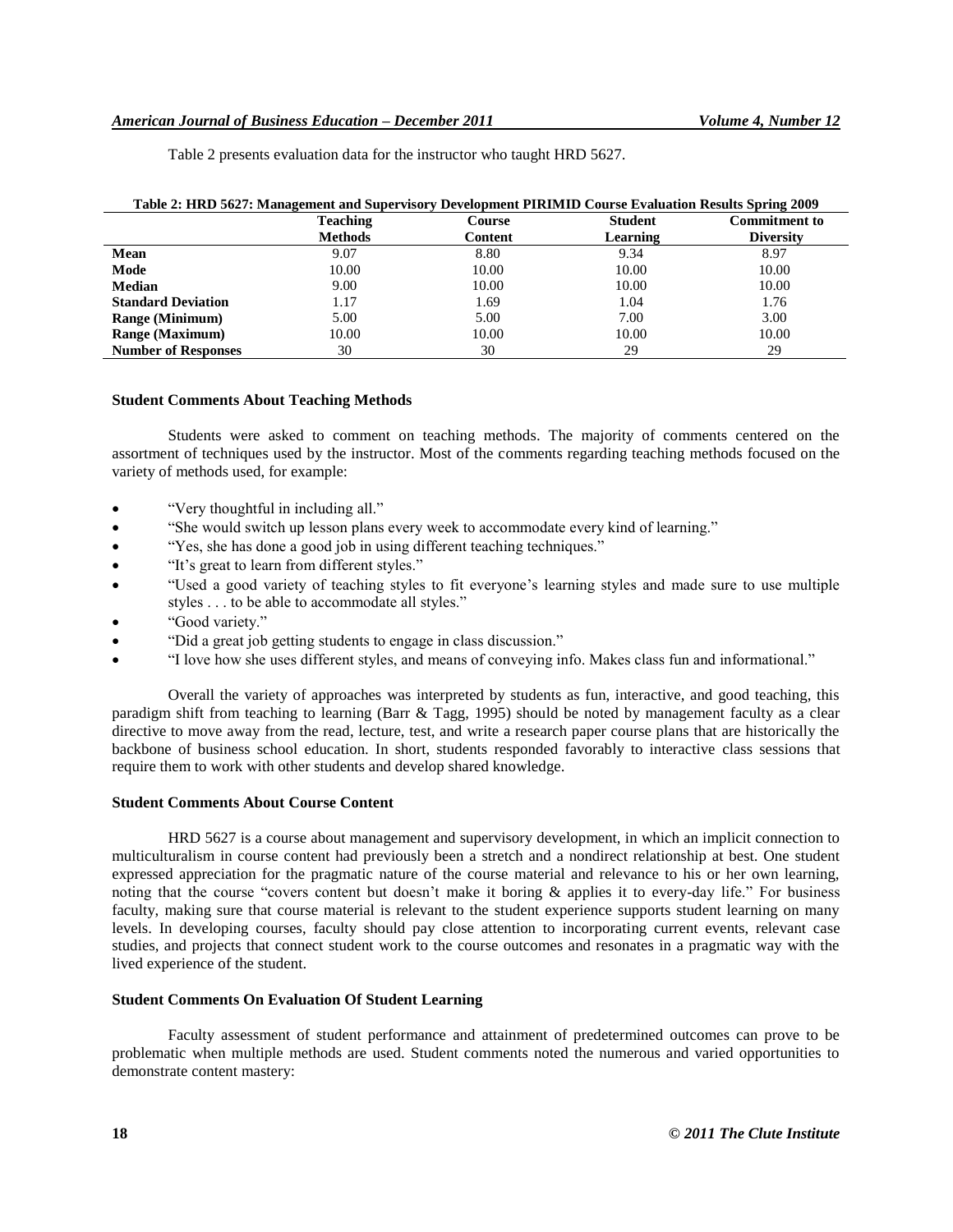- "used a variety of methods to test knowledge  $\&$  took feedback into consideration"
- "used various discussion and testing and the assignments to create a good learning environment"
- "very fair—gave students benefit of doubt & many opportunities"

Several students commented on the constructive and helpful nature of the feedback provided by the instructor. Another student noted, "[she] did a great job getting us to succeed and respecting all of us."

## **Student Comments Regarding Commitment to Diversity and Multiculturalism**

Lastly, comments were solicited regarding the faculty member's commitment to diversity and multiculturalism and the demonstration of that commitment in teaching methods, course content, and student evaluation schemes. Specifically, one student noted the availability to the instructor, "Good instructor. Made learning fun for everyone. Always made herself available to students." Another commented about the classroom culture, "She is a great teacher—I love her style and she gets everyone involved in her classroom." There was also a student comment specific to the classroom discussion, "There was much discussion about diversity and multiculturalism."

## **CONCLUSION**

It is clear that all learners benefit in some way when faculty integrate diversity and multiculturalism into the classroom culture. Assignment variety, multiple assessment modes, and increased interaction among students is simply good practice in the management classroom, but it also supports the unique identities and learning needs of our increasingly diverse student populations. Overall, students respond well to faculty who use these techniques, and this should begin the dialog in course redevelopment among business faculty.

## **AUTHOR INFORMATION**

**Jennifer L. Schultz**, Ph.D., is an Assistant Professor in Human Resource Management (HRM) for The College of Management at Metropolitan State University in Minneapolis, Minnesota. She serves as the Curriculum Coordinator for the undergraduate HRM program and teaches graduate and undergraduate courses in management and HRM. E-mail: Jennifer.Schultz@metrostate.edu

**Jeanne L. Higbee**, Ph.D., has worked in higher education since 1974, first in student affairs, and since 1985 in faculty positions. She currently serves as Professor and Director of Graduate Studies for the Department of Postsecondary Teaching and Learning in the College of Education and Human Development at the University of Minnesota, Twin Cities. E-mail: higbe002@umn.edu

# **REFERENCES**

- 1. Barr, R. B., & Tagg, J. (1995). From teaching to learning—A new paradigm for undergraduate education. *Change,* Retrieved from<http://ilte.ius.edu/pdf/BarrTagg.pdf>
- 2. Bruch, P. L., Higbee, J. L., Jehangir, R., & Siaka, K. (2004). Changing the talk we walk: The multicultural awareness project for institutional transformation (MAP IT). Proceedings of Keeping Our Faculties III Conference: Recruiting, retaining, and advancing faculty of color. Minneapolis, MN: University of Minnesota.
- 3. Bruch, P. L., Higbee, J. L., & Siaka, K. (2007). Multiculturalism, Incorporated: Student perspectives. *Innovative Higher Education, 32,* 139-152.
- 4. Bruch, P. L., Jehangir, R. R., Lundell, D. B., Higbee, J. L., & Miksch, K. L. (2005). Communicating across differences: Toward a multicultural approach to institutional transformation. *Innovative Higher Education, 29,* 195-208.
- 5. Cox, T. H., Jr., & Blake, S. (1991). Managing cultural diversity: Implications for organizational competitiveness. *Academy of Management Executives, 5*(3), 45-56.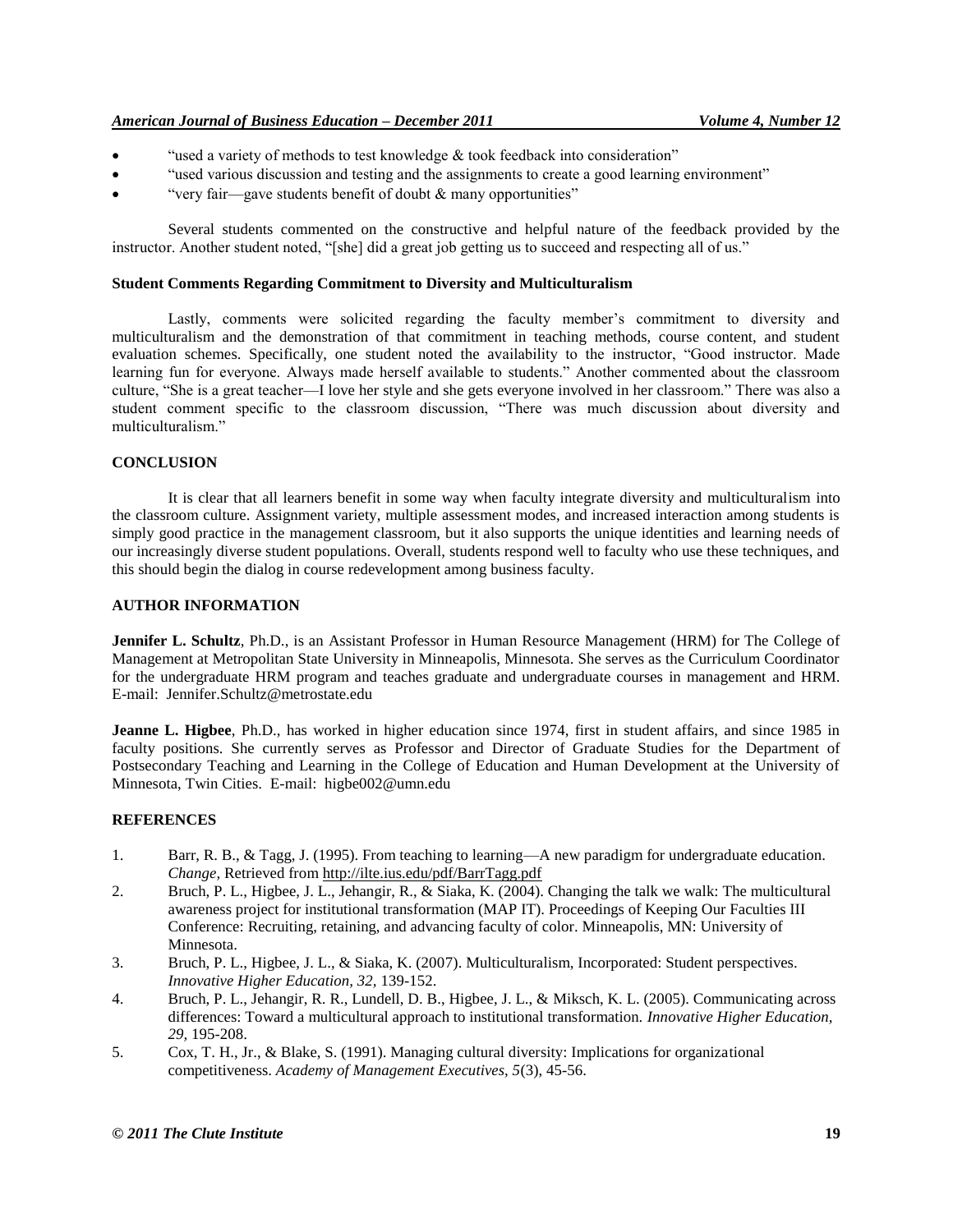- 6. Ghere, D. L., Kampsen, A., Duranczyk, I., & Christensen, L. L. (2007). Adopting and integrating multiculturalism: A closing assessment of General College. In J. L. Higbee, D. B. Lundell, & I. M. Duranczyk (Eds.), *Diversity and the postsecondary experience* (pp. 25-36). Minneapolis, MN: University of Minnesota, Center for Research on Developmental Education and Urban Literacy. Retrieved from <http://cehd.umn.edu/CRDEUL/docs/monograph/Diversity.pdf>
- 7. Higbee, J. L., Bruch, P. L., & Siaka, K. (2008). Disability and diversity: Results from the multicultural awareness project for institutional transformation. In J. L. Higbee & E. Goff (Eds.), *Pedagogy and student services for institutional transformation: Implementing universal design in higher education (pp. 405-417).* Minneapolis, MN: University of Minnesota, Center for Research on Developmental Education and Urban Literacy. Retrieved fro[m http://cehd.umn.edu/passit/docs/PASS-IT-Book.pdf](http://cehd.umn.edu/passit/docs/PASS-IT-Book.pdf)
- 8. Higbee, J. L., & Goff, E., & Schultz, J. L. (in press). Implementing integrated multicultural instructional design in a first-year seminar. *Journal of College Student Retention.*
- 9. Higbee, J. L., Miksch, K. L., Jehangir, R. R., Lundell, D. B., Bruch, P. L., & Jiang, F. (2004). Assessing our commitment to providing a multicultural learning experience. *Journal of College Reading and Learning, 34*(2), 61-74.
- 10. Higbee, J. L., Schultz, J. L., & Goff, E. (2010). The pedagogy of inclusion: Integrated multicultural instructional design. *Journal of College Reading and Learning, 41*(1), 49-66.
- 11. Higbee, J. L., & Siaka, K. (2005). Students' assessment of their multicultural experiences in the General College: A pilot study. In J. L. Higbee, D. B. Lundell, & D. R. Arendale (Eds.), *The General College vision: Integrating intellectual growth, multicultural perspectives, and student development.* Minneapolis, MN: University of Minnesota, General College, Center for Research on Developmental Education and Urban Literacy. Retrieved from<http://cehd.umn.edu/CRDEUL/books-thegcvision.html>
- 12. Higbee, J. L., Siaka, K., & Bruch, P. L. (2007a). Assessing our commitment to multiculturalism: Student perspectives. *Journal of College Reading and Learning, 37*(2), 7-25.
- 13. Higbee, J. L., Siaka, K., & Bruch, P. L. (2007b). Student perceptions of their multicultural learning environment: A closer look. In J. L. Higbee, D. B. Lundell, & I. M. Duranczyk (Eds.), *Diversity and the postsecondary experience* (pp. 3-23). Minneapolis, MN: University of Minnesota, Center for Research on Developmental Education and Urban Literacy. Retrieved from <http://cehd.umn.edu/CRDEUL/docs/monograph/Diversity.pdf>
- 14. Jackson, S. E., Joshi, A., & Erhardt, N. L. (2003). Recent research on team and organizational diversity: SWOT analysis and implications. *Journal of Management, 29,* 801-830.
- 15. Johnston, W. B. (1991). Global workforce 2000: The new world labor market. *Harvard Business Review, 69*(2), 115-127.
- 16. Kuczynski, S. (1999, December). If diversity then higher profits? *HR Magazine,* 66-74.
- 17. Loden, M. (1996). *Implementing diversity.* Boston, MA: Irwin.
- 18. Maslow, A. (1968). *Toward a psychology of being.* New York, NY: Van Nostrand.
- 19. Miksch, K. L., Higbee, J. L., Jehangir, R. R., Lundell, D. B., Bruch, P. L., Siaka, K., & Dotson, M. V. (2003). *Multicultural Awareness Project for Institutional Transformation: MAP IT.* Minneapolis, MN: University of Minnesota, General College, Multicultural Concerns Committee and Center for Research on Developmental Education and Urban Literacy. Retrieved from http://www.cehd.umn.edu/CRDEUL/pdf/map\_it.pdf
- 20. Sanford, N. (1967). *Where colleges fail: A study of student as person*. San Francisco, CA: Jossey-Bass.
- 21. Wilson, D. C. (2006, April 13). When equal opportunity knocks: A Gallup survey reveals what workplace diversity really means to employees, managers, and the balance sheet. *The Gallup Management Journal*.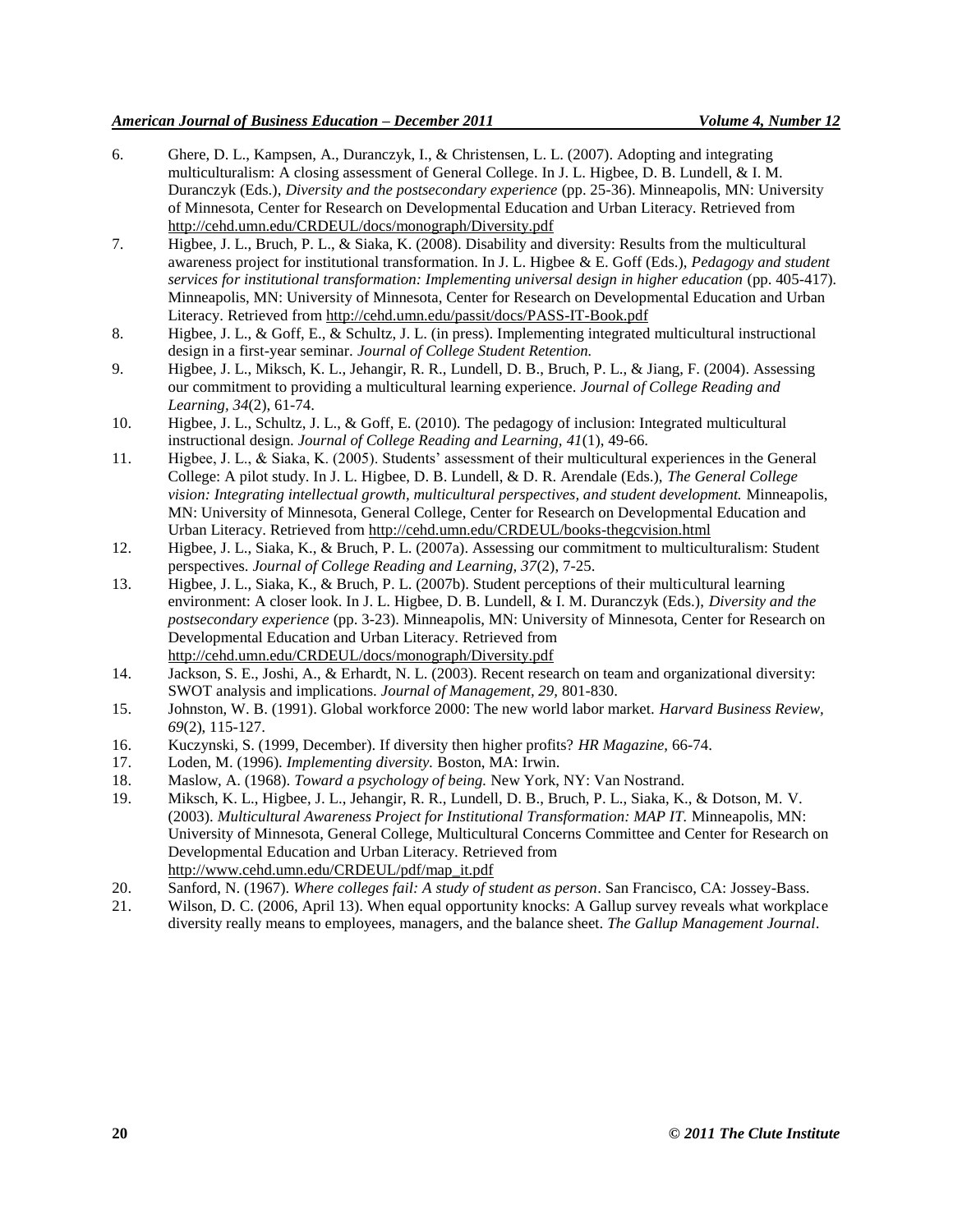# **APPENDIX**

# **Course Evaluation Form Promoting Inclusion and Retention through Integrated Multicultural Instructional Design (PIRIMID) HRD 5627: Management and Supervisory Development**

This course was designed using the principles of Integrated Multicultural Instructional Design (IMID), a model for developing inclusive curricula. On a 1 to 10 scale, where  $1 =$  "not at all" and  $10 =$  "outstanding," please evaluate the extent to which this course accomplished each of the following goals:

#### *Teaching Methods*

Instructor uses a variety of teaching methods (e.g., reading assignments, class discussions, film, small and large group activities, and student centered projects) that reflect a commitment to engaging a diverse student population.

| Not at all                           |  |  |  |  | <b>Outstanding</b> |  |
|--------------------------------------|--|--|--|--|--------------------|--|
| 1 2 3 4 5 6 7 8 9                    |  |  |  |  |                    |  |
| Comments regarding teaching methods: |  |  |  |  |                    |  |

#### *Course Content*

Instructor integrates multicultural perspectives (e.g., exploration of current events and issues related to race, ethnicity, religion, gender, sexual orientation, and disability) within the course content.

| Not at all                         |  |  |  |  | Outstanding |  |
|------------------------------------|--|--|--|--|-------------|--|
| 1 2 3 4 5 6 7 8 9                  |  |  |  |  |             |  |
| Comments regarding course content: |  |  |  |  |             |  |

#### *Evaluation of Student Learning*

Instructor uses assessment and grading procedures that provide equitable opportunities for success for all students in the course, including multiple ways for students to demonstrate knowledge (e.g., papers, peer presentations, accessible on-line exams, student-driven projects) and grading rubrics for papers and presentations.

| Not at all                                 |  |  |  |  | Outstanding |  |
|--------------------------------------------|--|--|--|--|-------------|--|
| 1 2 3 4 5 6 7 8 9                          |  |  |  |  |             |  |
| Comments regarding evaluation of learning: |  |  |  |  |             |  |

#### *Commitment to Diversity and Multiculturalism*

Instructor articulates a commitment to diversity and multiculturalism and demonstrates that commitment through her/his teaching methods, course content, and procedures for evaluating student learning.

| Not at all                                                                         |  |  |  |                                     | Outstanding |  |
|------------------------------------------------------------------------------------|--|--|--|-------------------------------------|-------------|--|
|                                                                                    |  |  |  | $1 \t2 \t3 \t4 \t5 \t6 \t7 \t8 \t9$ |             |  |
| Comments related to faculty member's commitment to diversity and multiculturalism: |  |  |  |                                     |             |  |